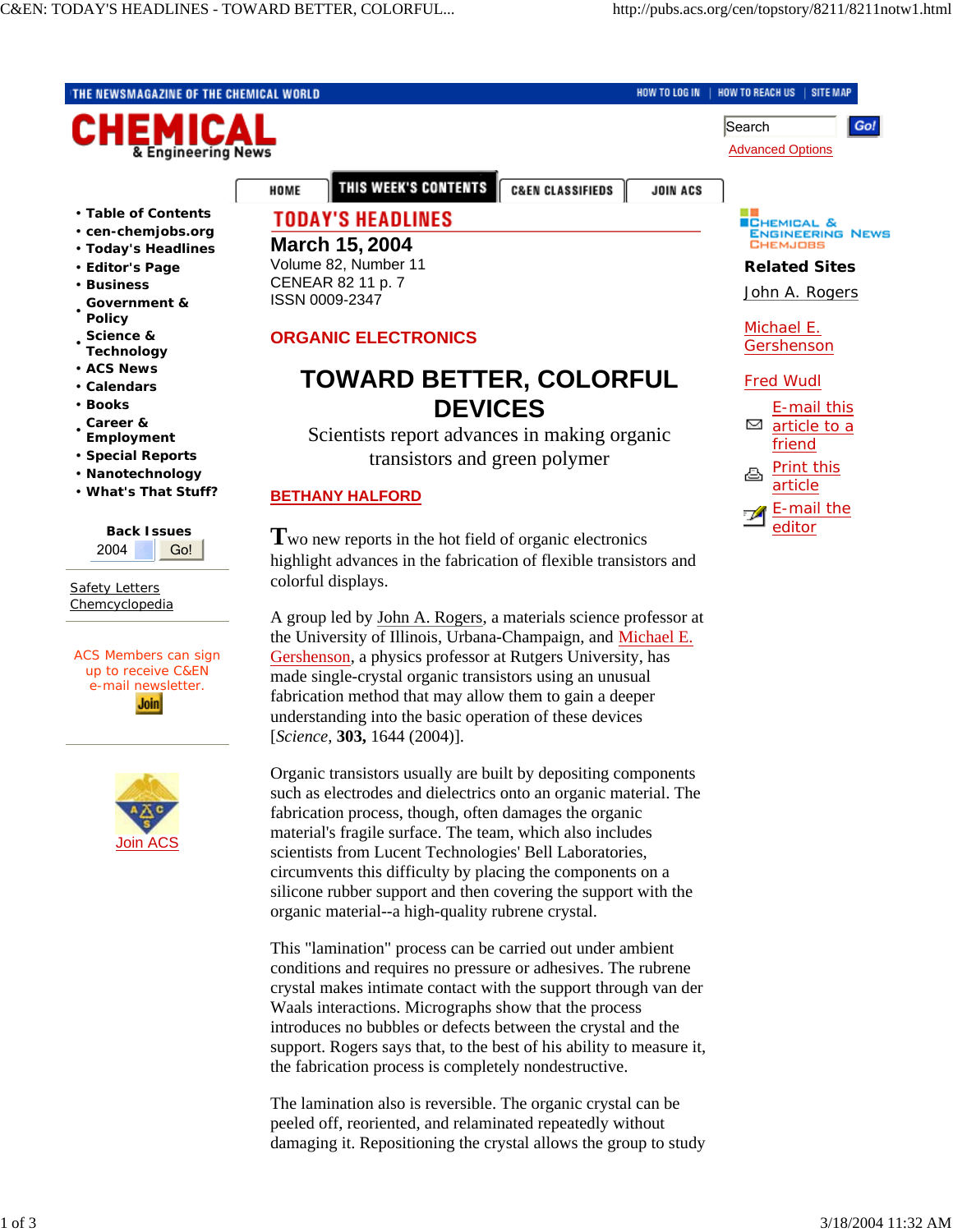what effects crystal orientation have on the device's performance.

Remarkably, the single-crystal rubrene transistors exhibit extremely high charge-carrier mobilities--about 10 times greater than those of the best thin-film polycrystalline transistors. The researchers suspect that the phenomenon arises from the unique packing of the molecules in the rubrene crystal.

Rogers says the group is exploring ways to use the fabrication method in manufacturing.

The team members hope that the information they've gleaned will lead to improvements in organic electronics that drive devices such as flexible displays.

Bringing a little color to flexible displays and other polymeric electrochromic devices, scientists at the University of California, Los Angeles, have made the first neutral, green conducting polymer [*Angew. Chem. Int. Ed.*, **43,** 1498 (2004)]. Previous green polymers were less than optimal. The new green polymer completes the red-green-blue palette that, when mixed together in varying proportions, leads to thousands of colors.

Red and blue conducting polymers have been made before. But making a green polymer proved to be a challenge because it had to absorb light at two different wavelengths, according to the report's lead author, Gursel Sonmez.

Sonmez and colleagues worked under the guidance of organic chemistry professor Fred Wudl to make a polymer out of two different conjugated systems, each absorbing at one of the two wavelengths needed to make the polymer appear green. The polymer is extremely stable and switches quickly between a deep green hue and a transparent state, depending upon the voltage applied.

The group says that "clever engineering" is all that's needed now to take full advantage of polymeric electrochromic devices.



**©** *ANGEWANDTE CHEMIE* **ADAPTED FROM** *SCIENCE* **© 2004**

**PALETTE New green conducting polymer is shown side by side with red**

**LAMINATE Simple method for making organic transistors involves placing a**